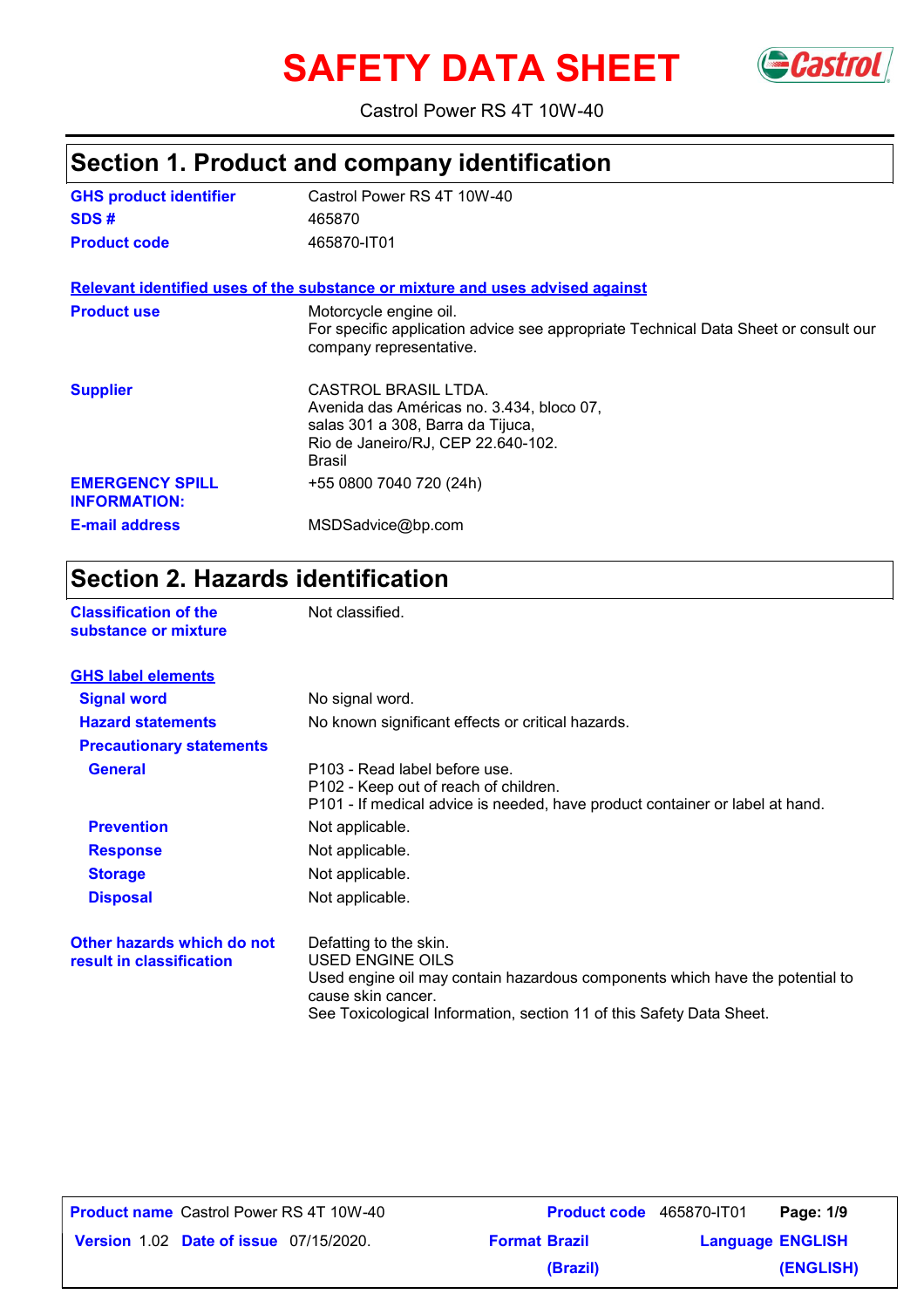### **Section 3. Composition/information on ingredients**

#### **Substance/mixture** Mixture

Highly refined base oil (IP 346 DMSO extract < 3%). Proprietary performance additives.

| <b>Ingredient name</b>                                    |            | <b>CAS number</b> |
|-----------------------------------------------------------|------------|-------------------|
| Distillates (petroleum), hydrotreated heavy paraffinic    | I≥75 - ≤90 | 64742-54-7        |
| Distillates (petroleum), solvent-dewaxed heavy paraffinic | $\leq 10$  | 64742-65-0        |
| Distillates (petroleum), solvent-dewaxed heavy paraffinic | ∣≤3        | 64742-65-0        |
| bis(nonylphenyl) amine                                    | ≤3         | 36878-20-3        |

**There are no additional ingredients present which, within the current knowledge of the supplier and in the concentrations applicable, are classified as hazardous to health or the environment and hence require reporting in this section.**

### **Section 4. First aid measures**

### **Description of necessary first aid measures**

| Eye contact                       | In case of contact, immediately flush eyes with plenty of water for at least 15<br>minutes. Eyelids should be held away from the eyeball to ensure thorough rinsing.<br>Check for and remove any contact lenses. Get medical attention.                     |
|-----------------------------------|-------------------------------------------------------------------------------------------------------------------------------------------------------------------------------------------------------------------------------------------------------------|
| <b>Inhalation</b>                 | If inhaled, remove to fresh air. In case of inhalation of decomposition products in a<br>fire, symptoms may be delayed. The exposed person may need to be kept under<br>medical surveillance for 48 hours. Get medical attention if symptoms occur.         |
| <b>Skin contact</b>               | Wash skin thoroughly with soap and water or use recognized skin cleanser.<br>Remove contaminated clothing and shoes. Wash clothing before reuse. Clean<br>shoes thoroughly before reuse. Get medical attention if symptoms occur.                           |
| Ingestion                         | Do not induce vomiting unless directed to do so by medical personnel. Get medical<br>attention if symptoms occur.                                                                                                                                           |
|                                   | <u>Indication of immediate medical attention and special treatment needed, if necessary</u>                                                                                                                                                                 |
| <b>Notes to physician</b>         | Treatment should in general be symptomatic and directed to relieving any effects.<br>In case of inhalation of decomposition products in a fire, symptoms may be delayed.<br>The exposed person may need to be kept under medical surveillance for 48 hours. |
| <b>Specific treatments</b>        | No specific treatment.                                                                                                                                                                                                                                      |
| <b>Protection of first-aiders</b> | No action shall be taken involving any personal risk or without suitable training.                                                                                                                                                                          |

**See Section 11 for more detailed information on health effects and symptoms.**

### **Section 5. Fire-fighting measures**

| <b>Extinguishing media</b>                           |                                                                                                                                                              |
|------------------------------------------------------|--------------------------------------------------------------------------------------------------------------------------------------------------------------|
| <b>Suitable extinguishing</b><br>media               | In case of fire, use foam, dry chemical or carbon dioxide extinguisher or spray.                                                                             |
| <b>Unsuitable extinguishing</b><br>media             | Do not use water jet.                                                                                                                                        |
| <b>Specific hazards arising</b><br>from the chemical | In a fire or if heated, a pressure increase will occur and the container may burst.                                                                          |
| <b>Hazardous thermal</b><br>decomposition products   | Combustion products may include the following:<br>carbon oxides (CO, CO <sub>2</sub> ) (carbon monoxide, carbon dioxide)<br>nitrogen oxides (NO, $NO2$ etc.) |

| Product name Castrol Power RS 4T 10W-40       | <b>Product code</b> 465870-IT01 |                         | Page: 2/9 |
|-----------------------------------------------|---------------------------------|-------------------------|-----------|
| <b>Version 1.02 Date of issue 07/15/2020.</b> | <b>Format Brazil</b>            | <b>Language ENGLISH</b> |           |
|                                               | (Brazil)                        |                         | (ENGLISH) |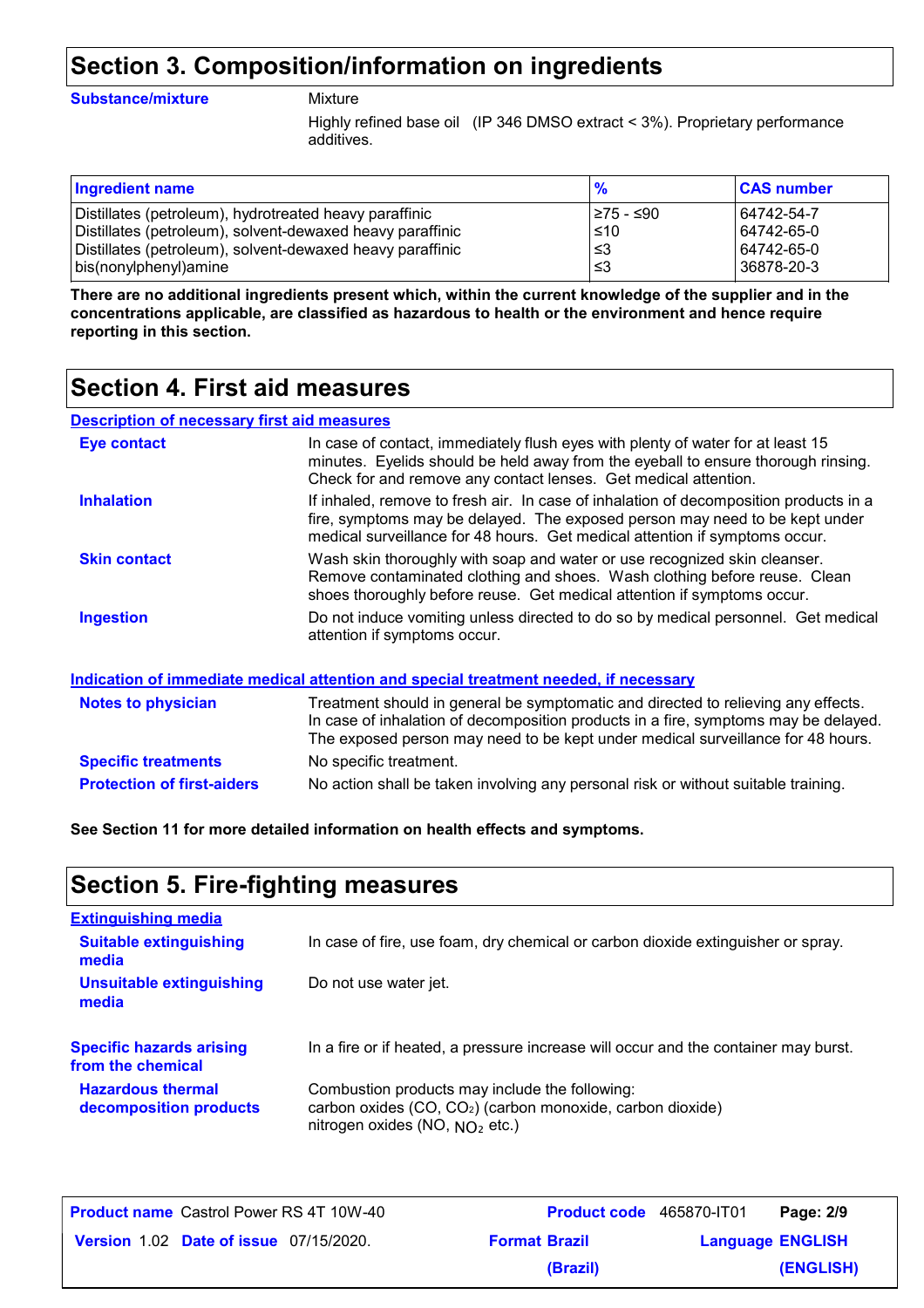## **Section 5. Fire-fighting measures**

| <b>Special protective actions</b><br>for fire-fighters | No action shall be taken involving any personal risk or without suitable training.<br>Promptly isolate the scene by removing all persons from the vicinity of the incident if<br>there is a fire. |
|--------------------------------------------------------|---------------------------------------------------------------------------------------------------------------------------------------------------------------------------------------------------|
| <b>Special protective</b>                              | Fire-fighters should wear positive pressure self-contained breathing apparatus                                                                                                                    |
| equipment for fire-fighters                            | (SCBA) and full turnout gear.                                                                                                                                                                     |

### **Section 6. Accidental release measures**

|                                                                                           | <b>Personal precautions, protective equipment and emergency procedures</b>                                                                                                                                                                                                                                                                                                                         |
|-------------------------------------------------------------------------------------------|----------------------------------------------------------------------------------------------------------------------------------------------------------------------------------------------------------------------------------------------------------------------------------------------------------------------------------------------------------------------------------------------------|
| For non-emergency<br>personnel                                                            | No action shall be taken involving any personal risk or without suitable training.<br>Evacuate surrounding areas. Keep unnecessary and unprotected personnel from<br>entering. Do not touch or walk through spilled material. Put on appropriate<br>personal protective equipment. Floors may be slippery; use care to avoid falling.                                                              |
| For emergency responders                                                                  | If specialized clothing is required to deal with the spillage, take note of any<br>information in Section 8 on suitable and unsuitable materials. See also the<br>information in "For non-emergency personnel".                                                                                                                                                                                    |
| <b>Environmental precautions</b><br>Methods and materials for containment and cleaning up | Avoid dispersal of spilled material and runoff and contact with soil, waterways,<br>drains and sewers. Inform the relevant authorities if the product has caused<br>environmental pollution (sewers, waterways, soil or air).                                                                                                                                                                      |
| <b>Small spill</b>                                                                        | Stop leak if without risk. Move containers from spill area. Absorb with an inert<br>material and place in an appropriate waste disposal container. Dispose of via a<br>licensed waste disposal contractor.                                                                                                                                                                                         |
| <b>Large spill</b>                                                                        | Stop leak if without risk. Move containers from spill area. Prevent entry into sewers,<br>water courses, basements or confined areas. Contain and collect spillage with non-<br>combustible, absorbent material e.g. sand, earth, vermiculite or diatomaceous earth<br>and place in container for disposal according to local regulations. Dispose of via a<br>licensed waste disposal contractor. |
| <b>Reference to other</b><br><b>sections</b>                                              | See Section 1 for emergency contact information.<br>See Section 5 for firefighting measures.<br>See Section 8 for information on appropriate personal protective equipment.<br>See Section 12 for environmental precautions.<br>See Section 13 for additional waste treatment information.                                                                                                         |

## **Section 7. Handling and storage**

| <b>Precautions for safe handling</b>                                      |                                                                                                                                                                                                                                                                                                                                                                                                                                                                                                                                                                                               |
|---------------------------------------------------------------------------|-----------------------------------------------------------------------------------------------------------------------------------------------------------------------------------------------------------------------------------------------------------------------------------------------------------------------------------------------------------------------------------------------------------------------------------------------------------------------------------------------------------------------------------------------------------------------------------------------|
| <b>Protective measures</b>                                                | Put on appropriate personal protective equipment (see Section 8).                                                                                                                                                                                                                                                                                                                                                                                                                                                                                                                             |
| <b>Advice on general</b><br>occupational hygiene                          | Eating, drinking and smoking should be prohibited in areas where this material is<br>handled, stored and processed. Wash thoroughly after handling. Remove<br>contaminated clothing and protective equipment before entering eating areas. See<br>also Section 8 for additional information on hygiene measures.                                                                                                                                                                                                                                                                              |
| <b>Conditions for safe storage,</b><br>including any<br>incompatibilities | Store in accordance with local regulations. Store in original container protected<br>from direct sunlight in a dry, cool and well-ventilated area, away from incompatible<br>materials (see Section 10) and food and drink. Keep container tightly closed and<br>sealed until ready for use. Store and use only in equipment/containers designed for<br>use with this product. Containers that have been opened must be carefully resealed<br>and kept upright to prevent leakage. Do not store in unlabeled containers. Use<br>appropriate containment to avoid environmental contamination. |
| <b>Not suitable</b>                                                       | Prolonged exposure to elevated temperature.                                                                                                                                                                                                                                                                                                                                                                                                                                                                                                                                                   |
| <b>Draduat name</b> Cootrol Dougs DC 4T 4014/40                           | $D_{\text{total}}$ $\rightarrow$ $A_{\text{C}}$ $\rightarrow$ $A_{\text{C}}$ $\rightarrow$ $A_{\text{C}}$<br><b>DANA</b> , 200                                                                                                                                                                                                                                                                                                                                                                                                                                                                |

| <b>Product name</b> Castrol Power RS 4T 10W-40 | <b>Product code</b> 465870-IT01 | Page: 3/9               |  |
|------------------------------------------------|---------------------------------|-------------------------|--|
| <b>Version 1.02 Date of issue 07/15/2020.</b>  | <b>Format Brazil</b>            | <b>Language ENGLISH</b> |  |
|                                                | (Brazil)                        | (ENGLISH)               |  |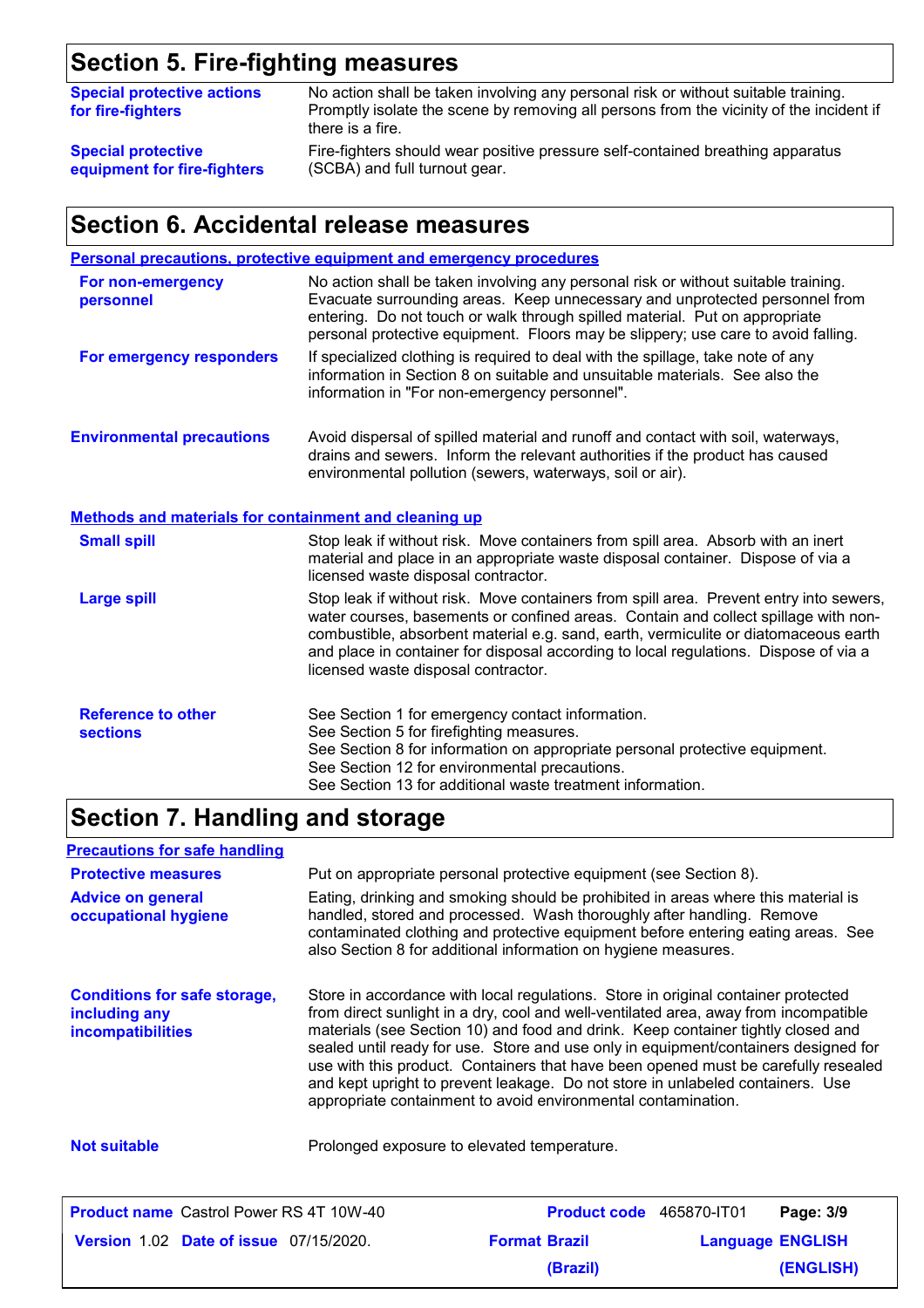### **Section 8. Exposure controls/personal protection**

### **Control parameters**

| <b>Occupational exposure limits</b>                                                                                                                                                                        |                                                                                                                                                                                                                                                                                                                                                                                                                                                                                                                                                                                                                                                                                                                                                                                                                                                                                                                                                                                                               |                                                                                                                             |  |
|------------------------------------------------------------------------------------------------------------------------------------------------------------------------------------------------------------|---------------------------------------------------------------------------------------------------------------------------------------------------------------------------------------------------------------------------------------------------------------------------------------------------------------------------------------------------------------------------------------------------------------------------------------------------------------------------------------------------------------------------------------------------------------------------------------------------------------------------------------------------------------------------------------------------------------------------------------------------------------------------------------------------------------------------------------------------------------------------------------------------------------------------------------------------------------------------------------------------------------|-----------------------------------------------------------------------------------------------------------------------------|--|
| <b>Ingredient name</b><br>Distillates (petroleum), hydrotreated heavy paraffinic<br>Distillates (petroleum), solvent-dewaxed heavy paraffinic<br>Distillates (petroleum), solvent-dewaxed heavy paraffinic |                                                                                                                                                                                                                                                                                                                                                                                                                                                                                                                                                                                                                                                                                                                                                                                                                                                                                                                                                                                                               | <b>Exposure limits</b>                                                                                                      |  |
|                                                                                                                                                                                                            |                                                                                                                                                                                                                                                                                                                                                                                                                                                                                                                                                                                                                                                                                                                                                                                                                                                                                                                                                                                                               | <b>ACGIH TLV (United States).</b><br>TWA: 5 mg/m <sup>3</sup> 8 hours. Issued/Revised:<br>11/2009 Form: Inhalable fraction  |  |
|                                                                                                                                                                                                            |                                                                                                                                                                                                                                                                                                                                                                                                                                                                                                                                                                                                                                                                                                                                                                                                                                                                                                                                                                                                               | <b>ACGIH TLV (United States).</b><br>TWA: 5 mg/m <sup>3</sup> 8 hours. Issued/Revised:<br>11/2009 Form: Inhalable fraction  |  |
|                                                                                                                                                                                                            |                                                                                                                                                                                                                                                                                                                                                                                                                                                                                                                                                                                                                                                                                                                                                                                                                                                                                                                                                                                                               | <b>ACGIH TLV (United States).</b><br>TWA: 5 mg/m <sup>3</sup> 8 hours. Issued/Revised:<br>11/2009 Form: Inhalable fraction  |  |
|                                                                                                                                                                                                            |                                                                                                                                                                                                                                                                                                                                                                                                                                                                                                                                                                                                                                                                                                                                                                                                                                                                                                                                                                                                               | For information and guidance, the ACGIH values are included. For further information on these please consult your supplier. |  |
| <b>Recommended monitoring</b><br>procedures                                                                                                                                                                | If this product contains ingredients with exposure limits, personal, workplace<br>atmosphere or biological monitoring may be required to determine the effectiveness<br>of the ventilation or other control measures and/or the necessity to use respiratory<br>protective equipment. Reference should be made to appropriate monitoring<br>standards. Reference to national guidance documents for methods for the<br>determination of hazardous substances will also be required.                                                                                                                                                                                                                                                                                                                                                                                                                                                                                                                           |                                                                                                                             |  |
| <b>Appropriate engineering</b><br>controls                                                                                                                                                                 | All activities involving chemicals should be assessed for their risks to health, to<br>ensure exposures are adequately controlled. Personal protective equipment should<br>only be considered after other forms of control measures (e.g. engineering controls)<br>have been suitably evaluated. Personal protective equipment should conform to<br>appropriate standards, be suitable for use, be kept in good condition and properly<br>maintained.<br>Your supplier of personal protective equipment should be consulted for advice on<br>selection and appropriate standards. For further information contact your national<br>organisation for standards.<br>Provide exhaust ventilation or other engineering controls to keep the relevant<br>airborne concentrations below their respective occupational exposure limits.<br>The final choice of protective equipment will depend upon a risk assessment. It is<br>important to ensure that all items of personal protective equipment are compatible. |                                                                                                                             |  |
|                                                                                                                                                                                                            |                                                                                                                                                                                                                                                                                                                                                                                                                                                                                                                                                                                                                                                                                                                                                                                                                                                                                                                                                                                                               |                                                                                                                             |  |
| <b>Environmental exposure</b><br>controls                                                                                                                                                                  | Emissions from ventilation or work process equipment should be checked to ensure<br>they comply with the requirements of environmental protection legislation. In some<br>cases, fume scrubbers, filters or engineering modifications to the process<br>equipment will be necessary to reduce emissions to acceptable levels.                                                                                                                                                                                                                                                                                                                                                                                                                                                                                                                                                                                                                                                                                 |                                                                                                                             |  |
| <b>Individual protection measures</b>                                                                                                                                                                      |                                                                                                                                                                                                                                                                                                                                                                                                                                                                                                                                                                                                                                                                                                                                                                                                                                                                                                                                                                                                               |                                                                                                                             |  |
| <b>Hygiene measures</b>                                                                                                                                                                                    | Wash hands, forearms and face thoroughly after handling chemical products, before<br>eating, smoking and using the lavatory and at the end of the working period.<br>Appropriate techniques should be used to remove potentially contaminated clothing.<br>Wash contaminated clothing before reusing. Ensure that eyewash stations and<br>safety showers are close to the workstation location.                                                                                                                                                                                                                                                                                                                                                                                                                                                                                                                                                                                                               |                                                                                                                             |  |
| <b>Eye/face protection</b>                                                                                                                                                                                 | Safety glasses with side shields.                                                                                                                                                                                                                                                                                                                                                                                                                                                                                                                                                                                                                                                                                                                                                                                                                                                                                                                                                                             |                                                                                                                             |  |
| <b>Skin protection</b>                                                                                                                                                                                     |                                                                                                                                                                                                                                                                                                                                                                                                                                                                                                                                                                                                                                                                                                                                                                                                                                                                                                                                                                                                               |                                                                                                                             |  |
| <b>Hand protection</b>                                                                                                                                                                                     |                                                                                                                                                                                                                                                                                                                                                                                                                                                                                                                                                                                                                                                                                                                                                                                                                                                                                                                                                                                                               | Wear protective gloves if prolonged or repeated contact is likely. Wear chemical                                            |  |

resistant gloves. Recommended: Nitrile gloves. The correct choice of protective gloves depends upon the chemicals being handled, the conditions of work and use, and the condition of the gloves (even the best chemically resistant glove will break down after repeated chemical exposures). Most gloves provide only a short time of protection before they must be discarded and replaced. Because specific work environments and material handling practices vary, safety procedures should be developed for each intended application. Gloves should therefore be chosen in consultation with the supplier/manufacturer and with a full assessment of the

| <b>Product name</b> Castrol Power RS 4T 10W-40 | <b>Product code</b> 465870-IT01 | Page: 4/9               |  |
|------------------------------------------------|---------------------------------|-------------------------|--|
| <b>Version 1.02 Date of issue 07/15/2020.</b>  | <b>Format Brazil</b>            | <b>Language ENGLISH</b> |  |
|                                                | (Brazil)                        | (ENGLISH)               |  |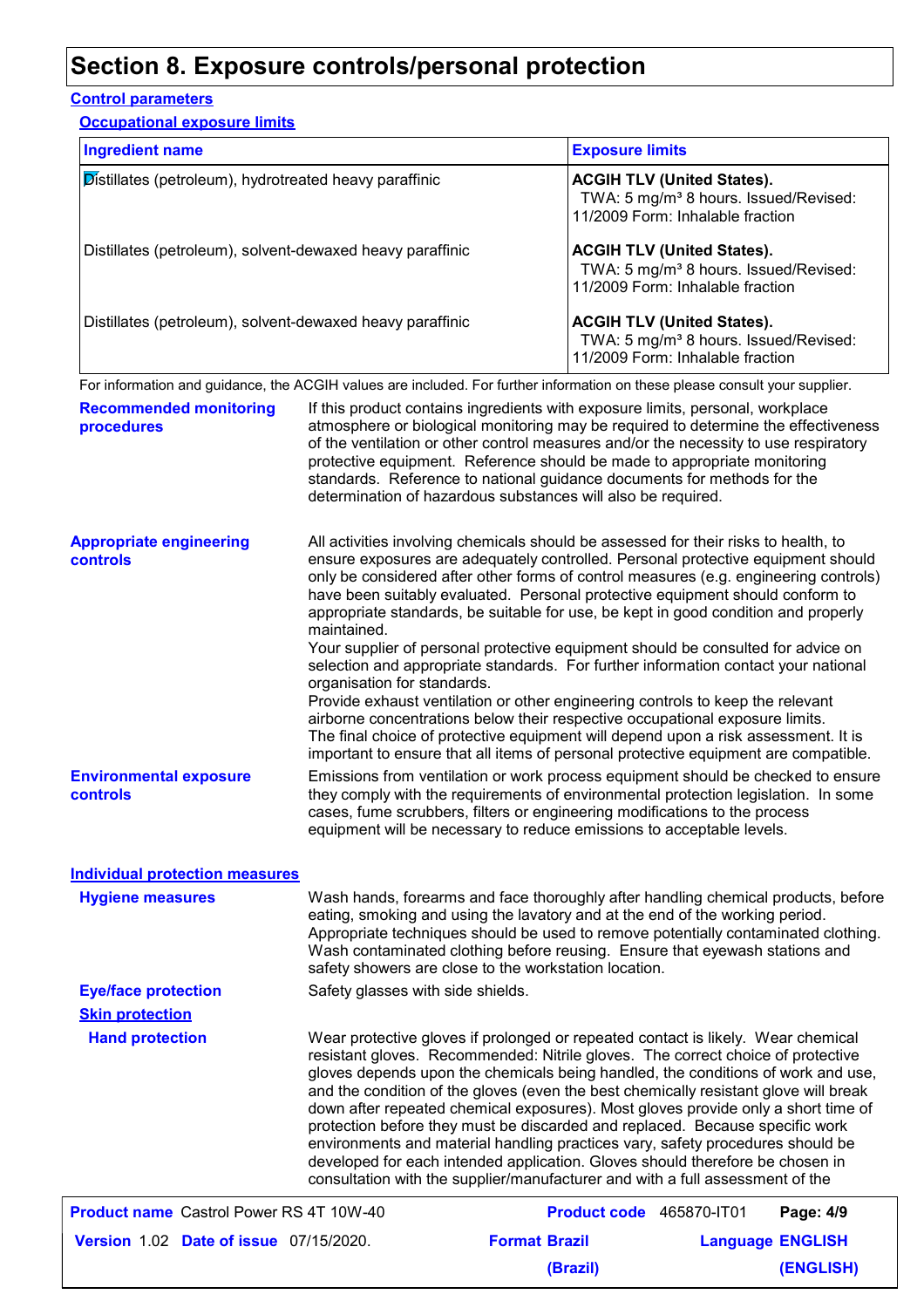## **Section 8. Exposure controls/personal protection**

|                               | working conditions.                                                                                                                                                                                                                                                                                                                                                                                                                                                                                                                                                                                                                                                                   |
|-------------------------------|---------------------------------------------------------------------------------------------------------------------------------------------------------------------------------------------------------------------------------------------------------------------------------------------------------------------------------------------------------------------------------------------------------------------------------------------------------------------------------------------------------------------------------------------------------------------------------------------------------------------------------------------------------------------------------------|
| <b>Skin protection</b>        | Use of protective clothing is good industrial practice.<br>Personal protective equipment for the body should be selected based on the task<br>being performed and the risks involved and should be approved by a specialist<br>before handling this product.<br>Cotton or polyester/cotton overalls will only provide protection against light<br>superficial contamination that will not soak through to the skin. Overalls should be<br>laundered on a regular basis. When the risk of skin exposure is high (e.g. when<br>cleaning up spillages or if there is a risk of splashing) then chemical resistant aprons<br>and/or impervious chemical suits and boots will be required. |
| <b>Respiratory protection</b> | In case of insufficient ventilation, wear suitable respiratory equipment.<br>The correct choice of respiratory protection depends upon the chemicals being<br>handled, the conditions of work and use, and the condition of the respiratory<br>equipment. Safety procedures should be developed for each intended application.<br>Respiratory protection equipment should therefore be chosen in consultation with<br>the supplier/manufacturer and with a full assessment of the working conditions.                                                                                                                                                                                 |

### **Section 9. Physical and chemical properties**

**Appearance**

| <b>Appearance</b>                                 |                                                                                                                               |
|---------------------------------------------------|-------------------------------------------------------------------------------------------------------------------------------|
| <b>Physical state</b>                             | Liquid.                                                                                                                       |
| Color                                             | Red.                                                                                                                          |
| Odor                                              | Not available.                                                                                                                |
| <b>Odor threshold</b>                             | Not available.                                                                                                                |
| рH                                                | Not available.                                                                                                                |
| <b>Melting point</b>                              | Not available.                                                                                                                |
| <b>Boiling point</b>                              | Not available.                                                                                                                |
| <b>Flash point</b>                                | Closed cup: 206°C (402.8°F) [Pensky-Martens.]                                                                                 |
| <b>Burning time</b>                               | Not applicable.                                                                                                               |
| <b>Burning rate</b>                               | Not applicable.                                                                                                               |
| <b>Evaporation rate</b>                           | Not available.                                                                                                                |
| <b>Flammability (solid, gas)</b>                  | Not applicable. Based on - Physical state                                                                                     |
| Lower and upper explosive<br>(flammable) limits   | Not available.                                                                                                                |
| <b>Vapor pressure</b>                             | Not available.                                                                                                                |
| <b>Vapor density</b>                              | Not available.                                                                                                                |
| <b>Relative density</b>                           | Not available.                                                                                                                |
| <b>Density</b>                                    | <1000 kg/m <sup>3</sup> (<1 g/cm <sup>3</sup> ) at 20 <sup>°</sup> C                                                          |
| <b>Solubility</b>                                 | insoluble in water.                                                                                                           |
| <b>Partition coefficient: n-</b><br>octanol/water | Not available.                                                                                                                |
| <b>Auto-ignition temperature</b>                  | Not available.                                                                                                                |
| <b>Decomposition temperature</b>                  | Not available.                                                                                                                |
| <b>SADT</b>                                       | Not available.                                                                                                                |
| <b>Viscosity</b>                                  | Kinematic: 89.49 mm <sup>2</sup> /s (89.49 cSt) at 40°C<br>Kinematic: 13 to 14.5 mm <sup>2</sup> /s (13 to 14.5 cSt) at 100°C |

**Product name** Castrol Power RS 4T 10W-40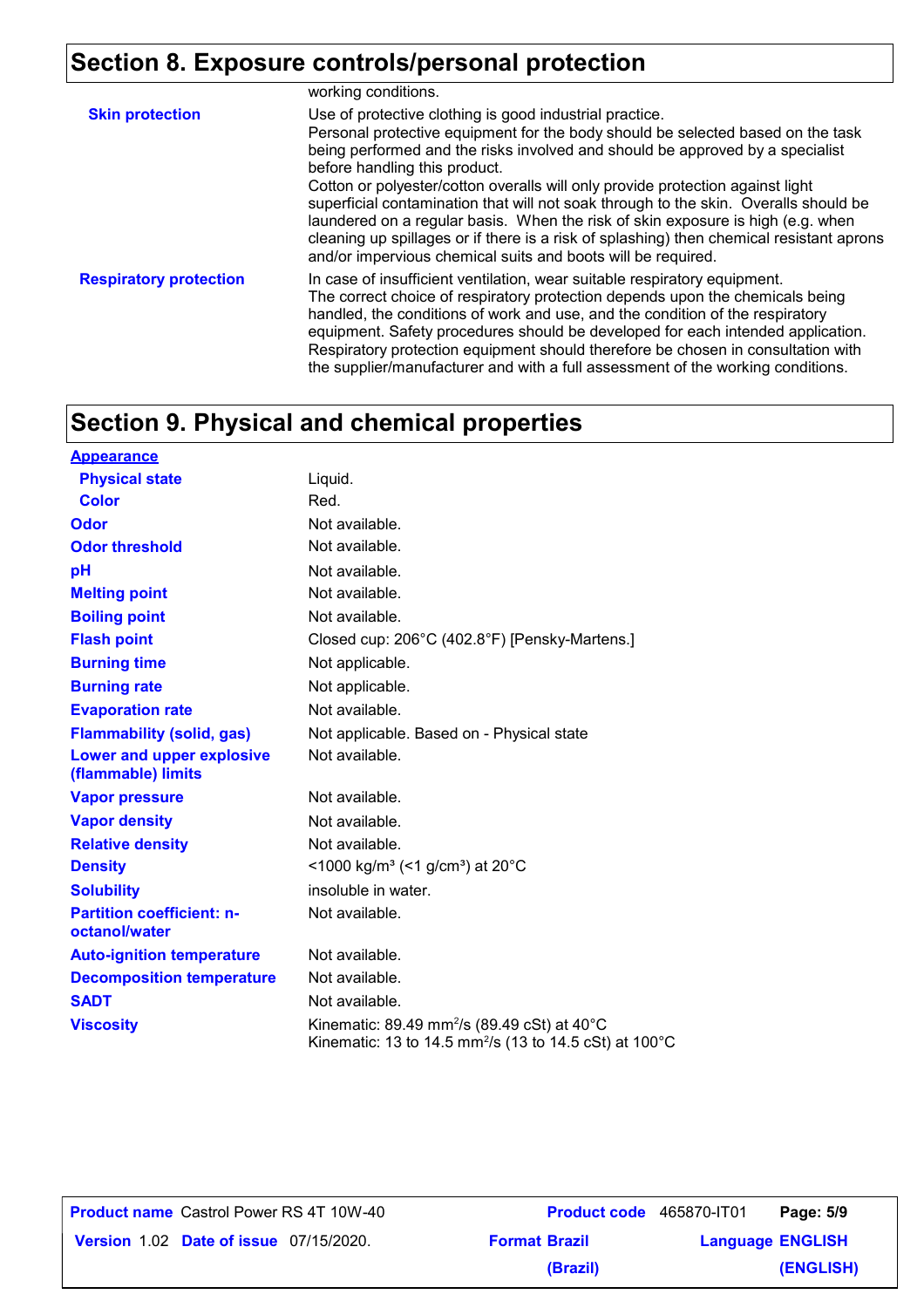## **Section 10. Stability and reactivity**

| <b>Reactivity</b>                                   | No specific test data available for this product. Refer to Conditions to avoid and<br>Incompatible materials for additional information.                                   |
|-----------------------------------------------------|----------------------------------------------------------------------------------------------------------------------------------------------------------------------------|
| <b>Chemical stability</b>                           | The product is stable.                                                                                                                                                     |
| <b>Possibility of hazardous</b><br><b>reactions</b> | Under normal conditions of storage and use, hazardous reactions will not occur.<br>Under normal conditions of storage and use, hazardous polymerization will not<br>occur. |
| <b>Conditions to avoid</b>                          | Avoid all possible sources of ignition (spark or flame).                                                                                                                   |
| Incompatible materials                              | Reactive or incompatible with the following materials: oxidizing materials.                                                                                                |
| <b>Hazardous decomposition</b><br>products          | Under normal conditions of storage and use, hazardous decomposition products<br>should not be produced.                                                                    |

### **Section 11. Toxicological information**

### **Information on toxicological effects**

### **Aspiration hazard**

| <b>Name</b>                                               | <b>Result</b>                  |
|-----------------------------------------------------------|--------------------------------|
| Distillates (petroleum), solvent-dewaxed heavy paraffinic | ASPIRATION HAZARD - Category 1 |

| Information on the likely<br>routes of exposure | Routes of entry anticipated: Dermal, Inhalation.                                                                    |  |  |
|-------------------------------------------------|---------------------------------------------------------------------------------------------------------------------|--|--|
| <b>Potential acute health effects</b>           |                                                                                                                     |  |  |
| <b>Eye contact</b>                              | No known significant effects or critical hazards.                                                                   |  |  |
| <b>Inhalation</b>                               | Exposure to decomposition products may cause a health hazard. Serious effects<br>may be delayed following exposure. |  |  |
| <b>Skin contact</b>                             | Defatting to the skin. May cause skin dryness and irritation.                                                       |  |  |
| <b>Ingestion</b>                                | No known significant effects or critical hazards.                                                                   |  |  |
|                                                 | <b>Symptoms related to the physical, chemical and toxicological characteristics</b>                                 |  |  |
| <b>Eye contact</b>                              | No specific data.                                                                                                   |  |  |
| <b>Inhalation</b>                               | No specific data.                                                                                                   |  |  |
| <b>Skin contact</b>                             | Adverse symptoms may include the following:<br>irritation<br>dryness<br>cracking                                    |  |  |
| <b>Ingestion</b>                                | No specific data.                                                                                                   |  |  |
|                                                 | Delayed and immediate effects and also chronic effects from short and long term exposure                            |  |  |
| <b>Eye contact</b>                              | Potential risk of transient stinging or redness if accidental eye contact occurs.                                   |  |  |
| <b>Skin contact</b>                             | Prolonged or repeated contact can defat the skin and lead to irritation, cracking and/<br>or dermatitis.            |  |  |
| <b>Ingestion</b>                                | Ingestion of large quantities may cause nausea and diarrhea.                                                        |  |  |
| <b>Potential chronic health effects</b>         |                                                                                                                     |  |  |

| <b>Product name Castrol Power RS 4T 10W-40</b> |  |
|------------------------------------------------|--|
| <b>Version 1.02 Date of issue 07/15/2020.</b>  |  |

**Product name** Castrol Power RS 4T 10W-40 **Product code** 465870-IT01 **Page: 6/9 ENGLISH Version** 1.02 **Format Brazil Language (ENGLISH) (Brazil)**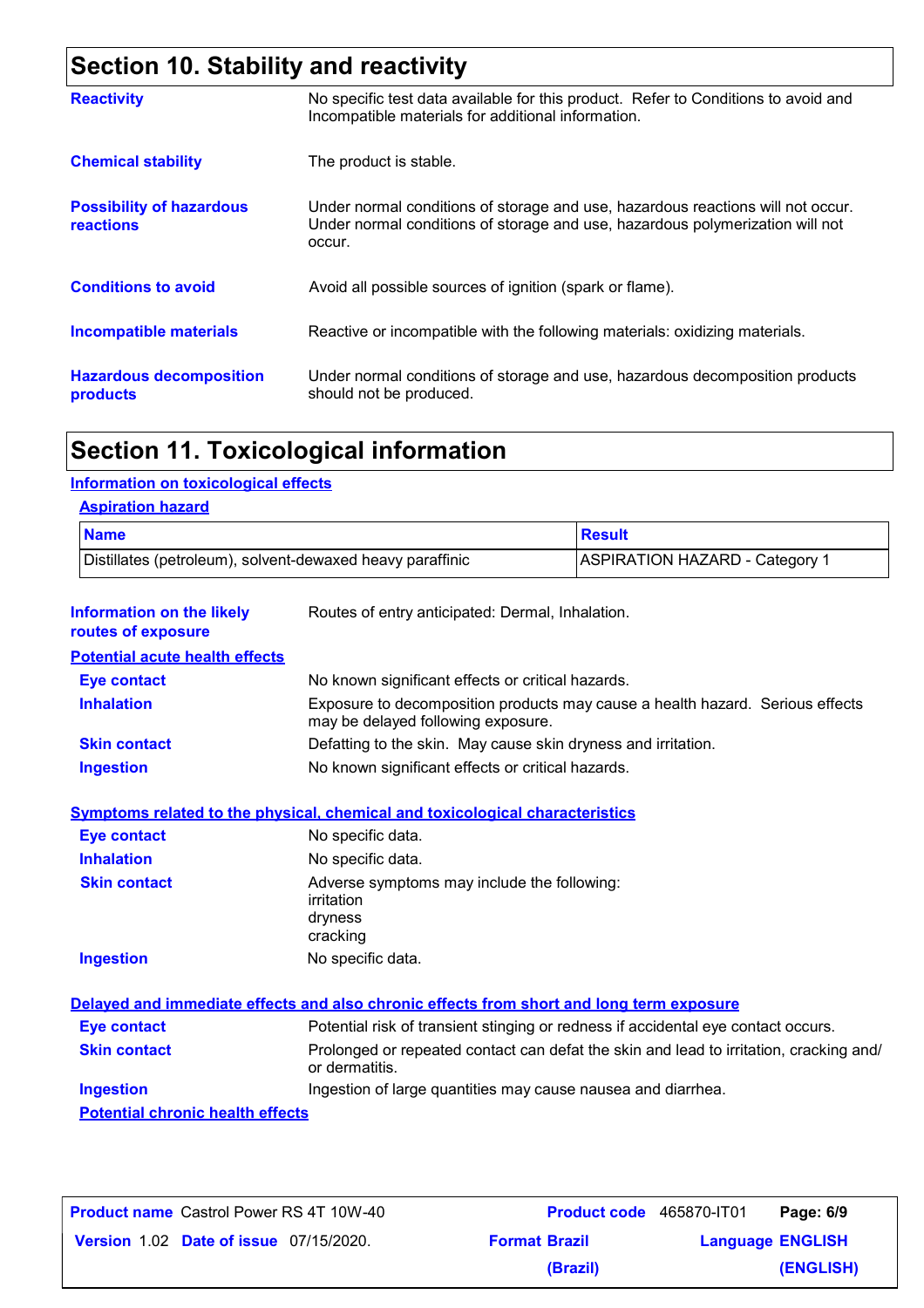## **Section 11. Toxicological information**

| <b>General</b>               | USED ENGINE OILS<br>Combustion products resulting from the operation of internal combustion engines<br>contaminate engine oils during use. Used engine oil may contain hazardous<br>components which have the potential to cause skin cancer. Frequent or prolonged<br>contact with all types and makes of used engine oil must therefore be avoided and a<br>high standard of personal hygiene maintained. |
|------------------------------|-------------------------------------------------------------------------------------------------------------------------------------------------------------------------------------------------------------------------------------------------------------------------------------------------------------------------------------------------------------------------------------------------------------|
| <b>Carcinogenicity</b>       | No known significant effects or critical hazards.                                                                                                                                                                                                                                                                                                                                                           |
| <b>Mutagenicity</b>          | No known significant effects or critical hazards.                                                                                                                                                                                                                                                                                                                                                           |
| <b>Teratogenicity</b>        | No known significant effects or critical hazards.                                                                                                                                                                                                                                                                                                                                                           |
| <b>Developmental effects</b> | No known significant effects or critical hazards.                                                                                                                                                                                                                                                                                                                                                           |
| <b>Fertility effects</b>     | No known significant effects or critical hazards.                                                                                                                                                                                                                                                                                                                                                           |

### **Section 12. Ecological information**

#### **Toxicity**

No testing has been performed by the manufacturer.

### **Persistence/degradability**

No testing has been performed by the manufacturer.

#### **Bioaccumulative potential**

This product is not expected to bioaccumulate through food chains in the environment.

| <b>Product/ingredient name</b> | <b>LogP</b> <sub>ow</sub> | <b>BCF</b> | <b>Potential</b> |
|--------------------------------|---------------------------|------------|------------------|
| bis(nonylphenyl) amine         | l 3.64 to 7.02 l          |            | high             |

| <b>Mobility in soil</b>                                 |                                                                                                                           |
|---------------------------------------------------------|---------------------------------------------------------------------------------------------------------------------------|
| <b>Soil/water partition</b><br><b>coefficient (Koc)</b> | Not available.                                                                                                            |
| <b>Mobility</b>                                         | Spillages may penetrate the soil causing ground water contamination.                                                      |
| <b>Other ecological information</b>                     | Spills may form a film on water surfaces causing physical damage to organisms.<br>Oxygen transfer could also be impaired. |

### **Section 13. Disposal considerations**

| <b>Disposal methods</b> | The generation of waste should be avoided or minimized wherever possible.<br>Significant quantities of waste product residues should not be disposed of via the<br>foul sewer but processed in a suitable effluent treatment plant. Dispose of surplus<br>and non-recyclable products via a licensed waste disposal contractor. Disposal of<br>this product, solutions and any by-products should at all times comply with the<br>requirements of environmental protection and waste disposal legislation and any<br>regional local authority requirements. Waste packaging should be recycled.<br>Incineration or landfill should only be considered when recycling is not feasible. This<br>material and its container must be disposed of in a safe way. Empty containers or<br>liners may retain some product residues. Avoid dispersal of spilled material and |
|-------------------------|---------------------------------------------------------------------------------------------------------------------------------------------------------------------------------------------------------------------------------------------------------------------------------------------------------------------------------------------------------------------------------------------------------------------------------------------------------------------------------------------------------------------------------------------------------------------------------------------------------------------------------------------------------------------------------------------------------------------------------------------------------------------------------------------------------------------------------------------------------------------|
|                         | runoff and contact with soil, waterways, drains and sewers.                                                                                                                                                                                                                                                                                                                                                                                                                                                                                                                                                                                                                                                                                                                                                                                                         |

| <b>Product name</b> Castrol Power RS 4T 10W-40 | <b>Product code</b> 465870-IT01 |                         | Page: 7/9 |
|------------------------------------------------|---------------------------------|-------------------------|-----------|
| <b>Version 1.02 Date of issue 07/15/2020.</b>  | <b>Format Brazil</b>            | <b>Language ENGLISH</b> |           |
|                                                | (Brazil)                        |                         | (ENGLISH) |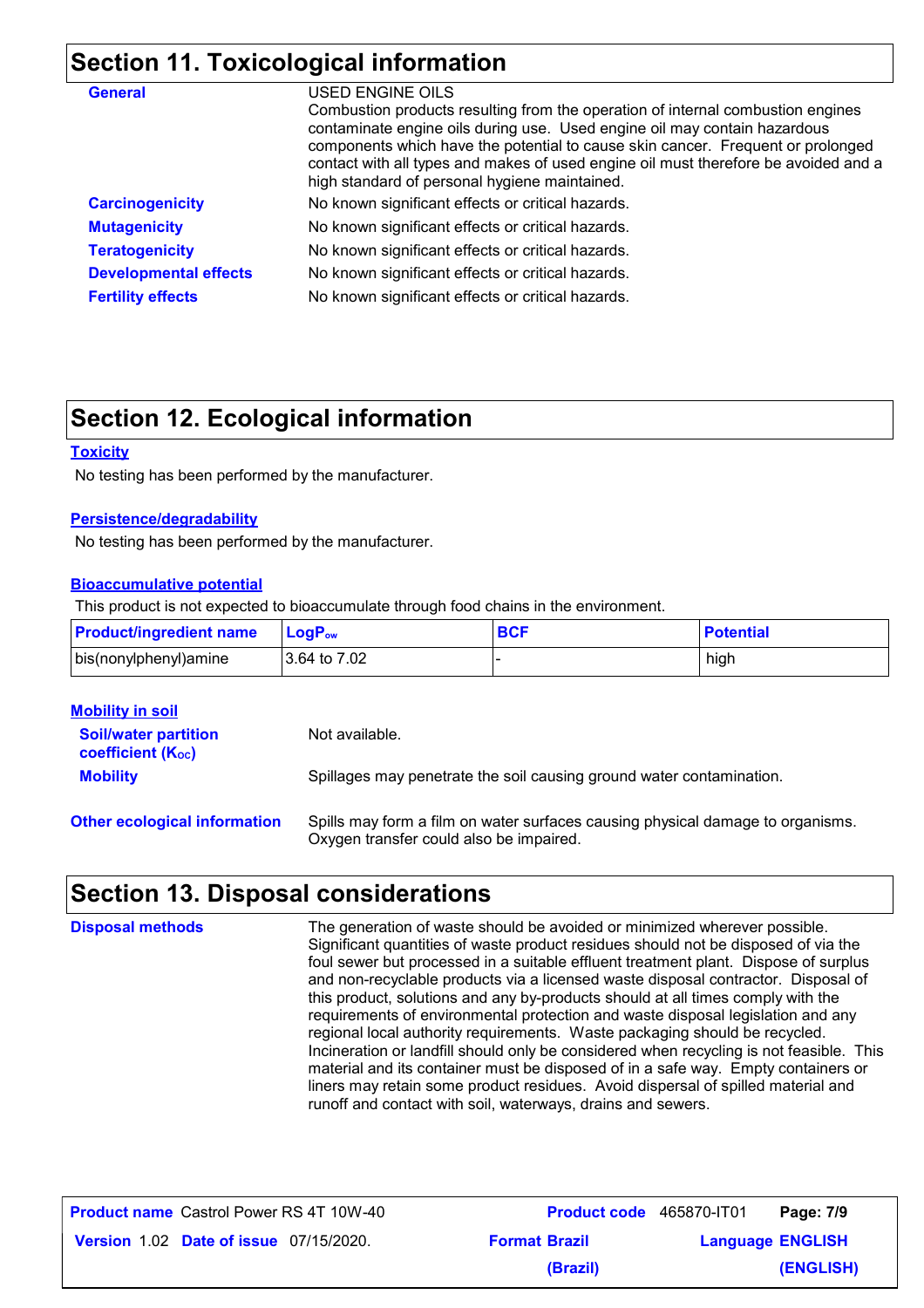## **Section 14. Transport information**

|                                      | <b>Brazil (ANTT)</b>     | <b>IMDG</b>              | <b>IATA</b>              |
|--------------------------------------|--------------------------|--------------------------|--------------------------|
| <b>UN number</b>                     | Not regulated.           | Not regulated.           | Not regulated.           |
| <b>UN proper</b><br>shipping name    | $\overline{\phantom{a}}$ | $\overline{\phantom{0}}$ |                          |
| <b>Transport hazard</b><br>class(es) | $\blacksquare$           | $\overline{\phantom{0}}$ | $\overline{\phantom{0}}$ |
| <b>Packing group</b>                 | $\overline{\phantom{a}}$ | $\overline{\phantom{a}}$ | $\overline{\phantom{a}}$ |
| <b>Environmental</b><br>hazards      | No.                      | No.                      | No.                      |
| <b>Additional</b><br>information     | -                        | $\overline{\phantom{0}}$ | $\overline{\phantom{0}}$ |

**Special precautions for user** Not available.

## **Section 15. Regulatory information**

| <b>Safety, health and</b><br>environmental regulations<br>specific for the product | No known specific national and/or regional regulations applicable to this product<br>(including its ingredients).              |
|------------------------------------------------------------------------------------|--------------------------------------------------------------------------------------------------------------------------------|
| <b>Regulation according to other foreign laws</b>                                  |                                                                                                                                |
| <b>Australia inventory (AICS)</b>                                                  | At least one component is not listed.                                                                                          |
| <b>Canada inventory</b>                                                            | All components are listed or exempted.                                                                                         |
| <b>China inventory (IECSC)</b>                                                     | All components are listed or exempted.                                                                                         |
| <b>REACH Status</b>                                                                | The company, as identified in Section 1, sells this product in the EU in compliance<br>with the current requirements of REACH. |
| <b>Japan inventory (ENCS)</b>                                                      | At least one component is not listed.                                                                                          |
| <b>Korea inventory (KECI)</b>                                                      | All components are listed or exempted.                                                                                         |
| <b>Philippines inventory</b><br>(PICCS)                                            | All components are listed or exempted.                                                                                         |
| <b>Taiwan Chemical</b><br><b>Substances Inventory</b><br>(TCSI)                    | All components are listed or exempted.                                                                                         |
| <b>United States inventory</b><br>(TSCA 8b)                                        | All components are active or exempted.                                                                                         |

## **Section 16. Other information**

| <b>History</b>                    |                            |
|-----------------------------------|----------------------------|
| Date of printing                  | 7/15/2020                  |
| Date of issue/Date of<br>revision | 7/15/2020                  |
| Date of previous issue            | 6/17/2020                  |
| <b>Version</b>                    | 1.02                       |
| <b>Prepared by</b>                | <b>Product Stewardship</b> |

| <b>Product name</b> Castrol Power RS 4T 10W-40 |                                               |  |
|------------------------------------------------|-----------------------------------------------|--|
|                                                | <b>Version 1.02 Date of issue 07/15/2020.</b> |  |

**Product name** Castrol Power RS 4T 10W-40 **Product code** 465870-IT01 **Page: 8/9 ENGLISH Version** 1.02 **Format Brazil Language (ENGLISH) (Brazil)**